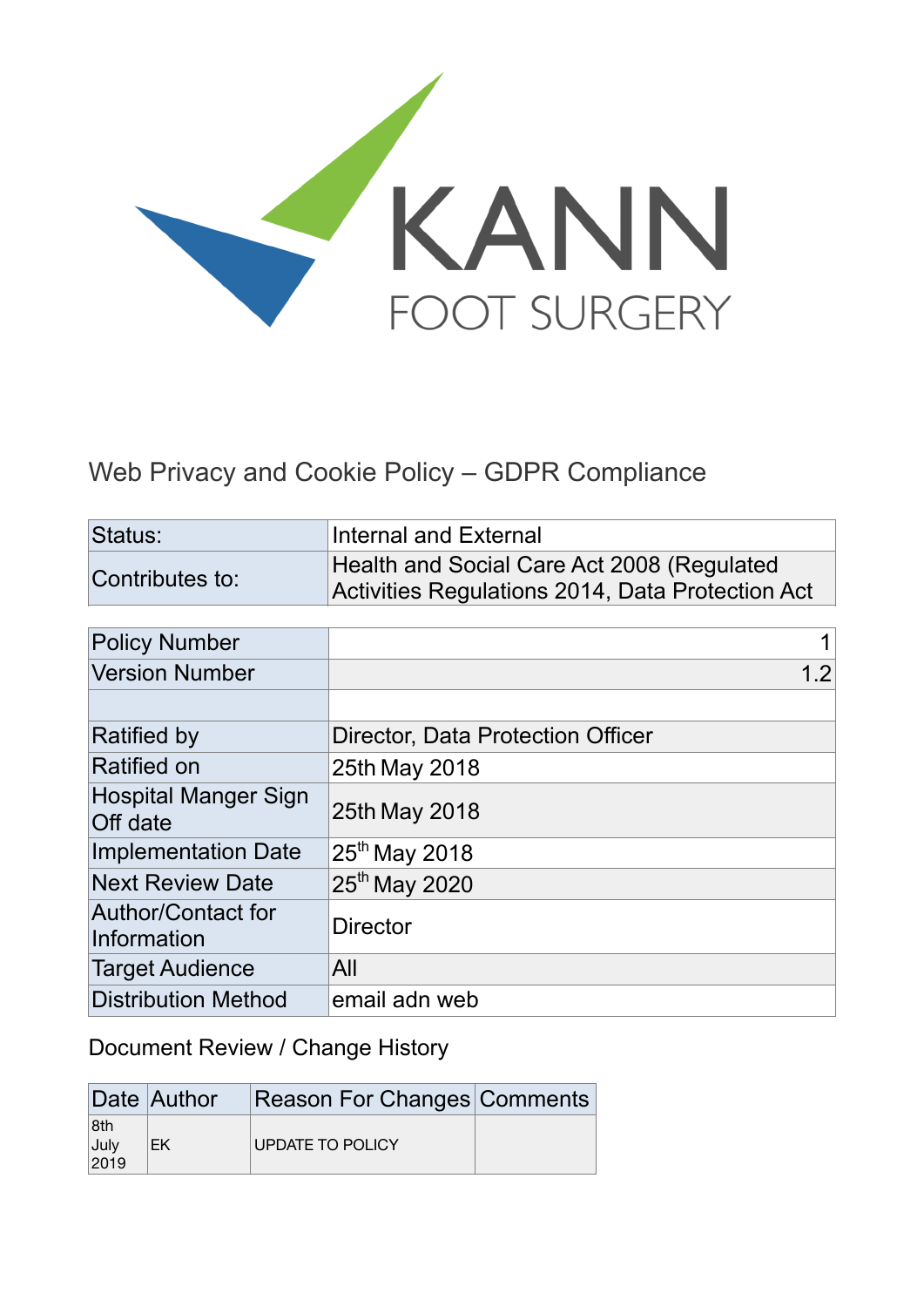## **Introduction**

## **GDPR, Information, IP addresses and Cookies**

Kann Foot Surgery Ltd is committed to protecting and respecting your privacy. We never sell personal data and we carry out all processing operations in strict compliance with the EU General Data Protection Regulation.

Please read the following carefully to understand our views and practices regarding your personal data and how Kann Foot Surgery Ltd will treat it.

For the purpose of the Data Protection Act 1998 (the Act), the data controller is Kann Foot Surgery Ltd, a limited company incorporated under the Companies Act with Company Registration No.(10314957) and having its registered office address at (Harlow Enterprise Hub Gf21, Edinburgh Way, Harlow, England, CM20 2NQ)

#### **When you see us for a consultation**

When you supply your personal details to this clinic they are stored and processed for 4 reasons

1. We need to collect personal information about your health in order to provide you with the best possible treatment. Your requesting treatment and our agreement to provide that care constitutes a contract. You can, of course, refuse to provide the information, but if you were to do that we would not be able to provide treatment.

2. We have a "Legitimate Interest" in collecting that information, because without it we couldn't do our job effectively and safely.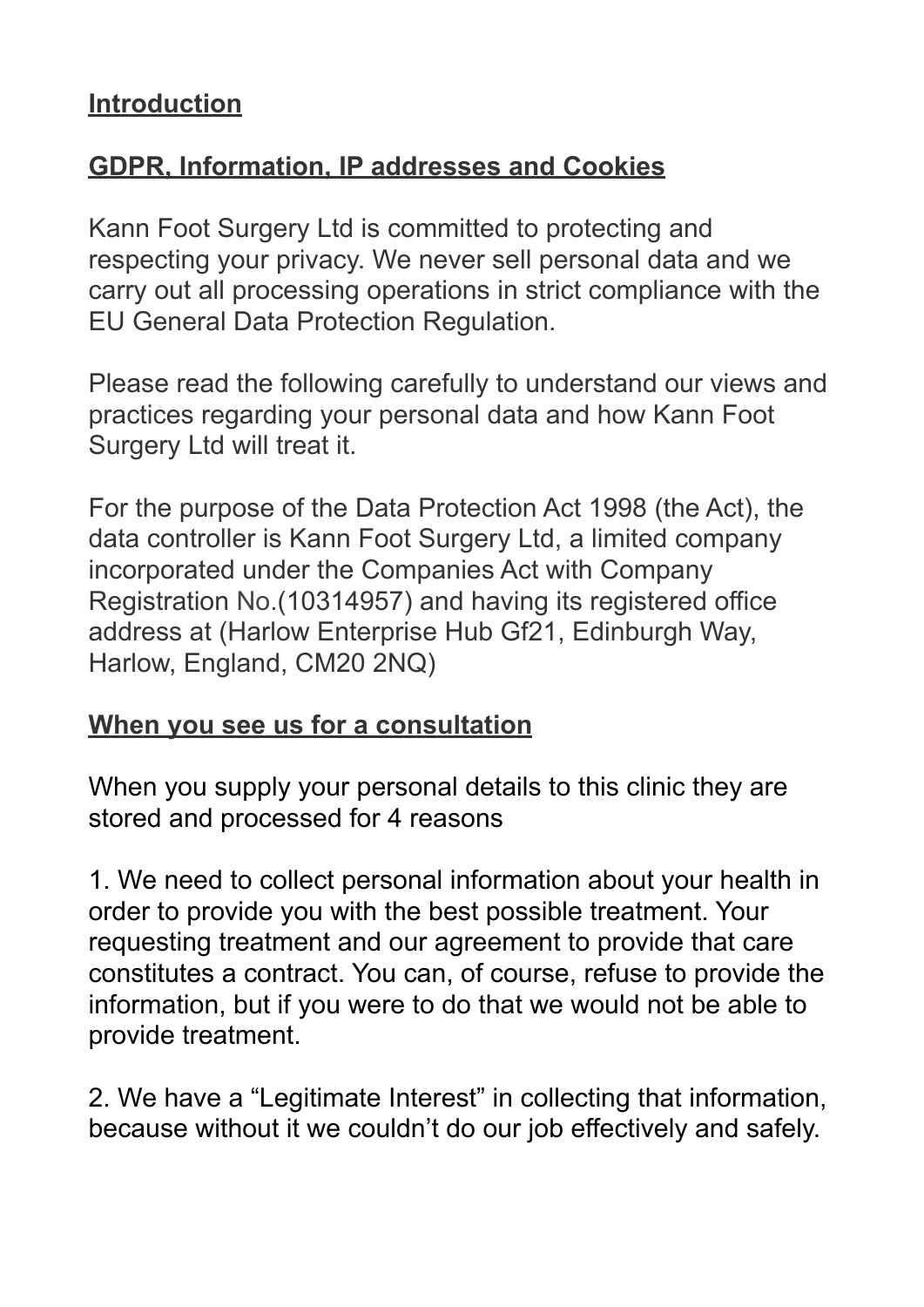3. We also think that it is important that we can contact you in order to confirm your appointments with us or to update you on matters related to your medical care. This again constitutes "Legitimate Interest", but this time it is your legitimate interest.

4. Provided we have your consent, we may occasionally send you general health information in the form of articles, advice or newsletters. You may withdraw this consent at any time – just let us know by any convenient method.

We have a legal obligation to retain your records for 8 years after your most recent appointment (or age 25, if this is longer), but after this period you can ask us to delete your records if you wish. Otherwise, we will retain your records indefinitely in order that we can provide you with the best possible care should you need to see us at some future date.

Your records are stored

- electronically ("in the cloud"), using a specialist medical records service called Cliniko. This provider has given us their assurances that they are fully compliant with the General Data Protection Regulations. Access to this data is password protected, and the passwords are changed regularly.
- To read more on the security of clinical records please visit <https://www.cliniko.com/security>

We will never share your data with anyone who does not need access without your written consent. Only the following people/ agencies will have routine access to your data:

- The medical records service, who store and process our files • Your practitioner(s) in order that they can provide you with
	- treatment
	- Our reception staff, because they organise our practitioners'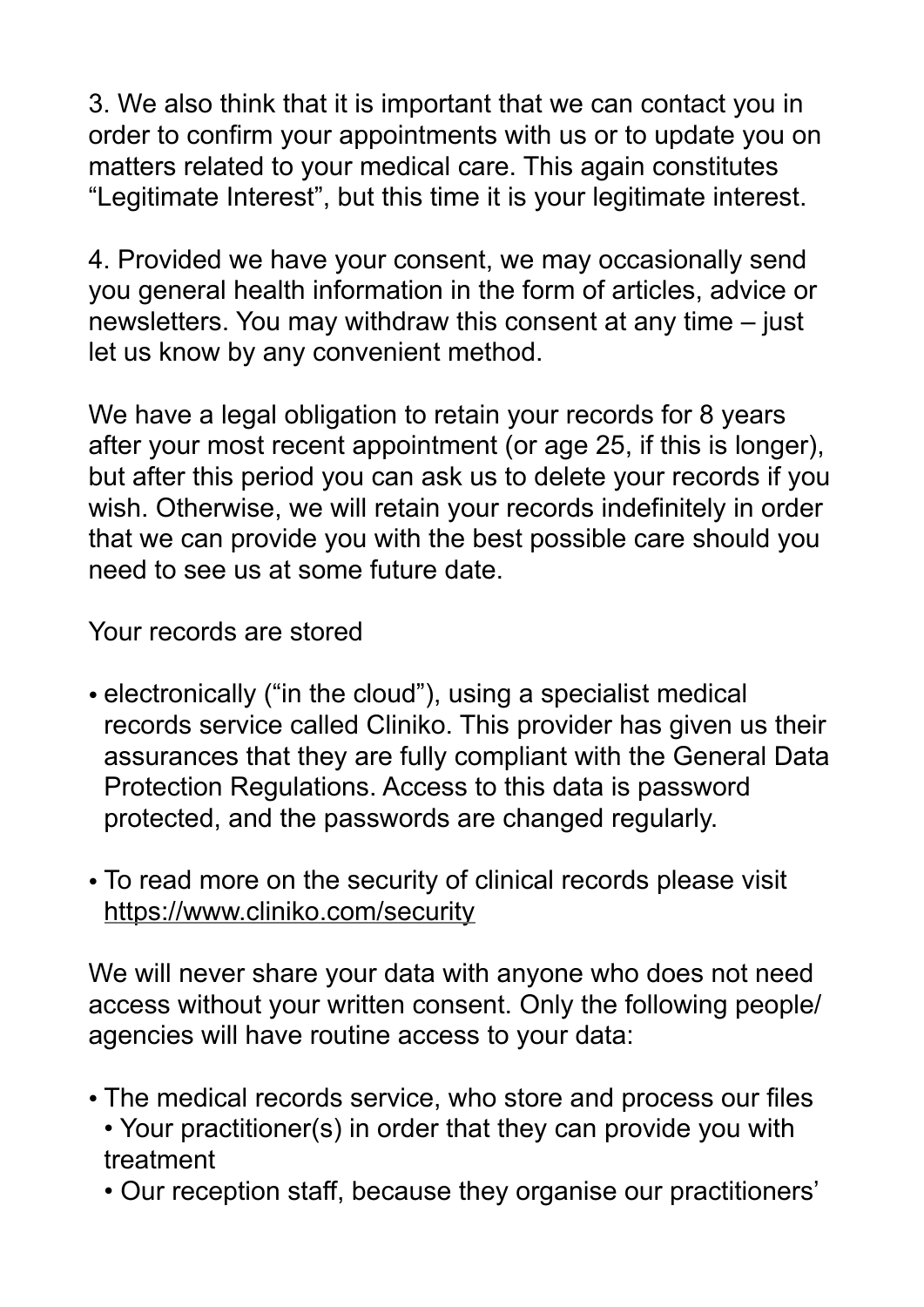diaries, and coordinate appointments and reminders (but they do not have access to your medical history or sensitive personal information)

• Other administrative staff, such as our bookkeeper. Again, administrative staff will not have access to your medical notes, just your essential contact details.

• Limited information will be used for billing/invoicing purposes through our employed system called Xero. To read more on Xero's securoty policy please visit [https://www.xero.com/uk/](https://www.xero.com/uk/about/security/) [about/security/](https://www.xero.com/uk/about/security/)

From time to time, we may have to employ consultants to perform tasks which might give them access to your personal data (but not your medical notes). We will ensure that they are fully aware that they must treat that information as confidential, and we will ensure that they sign a non-disclosure agreement.

You have the right to see what personal data of yours we hold, and you can also ask us to correct any factual errors. Provided the legal minimum period has elapsed, you can also ask us to erase your records.

We want you to be absolutely confident that we are treating your personal data responsibly, and that we are doing everything we can to make sure that the only people who can access that data have a genuine need to do so.

Of course, if you feel that we are mishandling your personal data in some way, you have the right to complain. Complaints need to be sent to what is referred to in the jargon as the "Data Controller". Here are the details you need for that:

Ewan Kannegieter Director at Kann Foot Surgery Ltd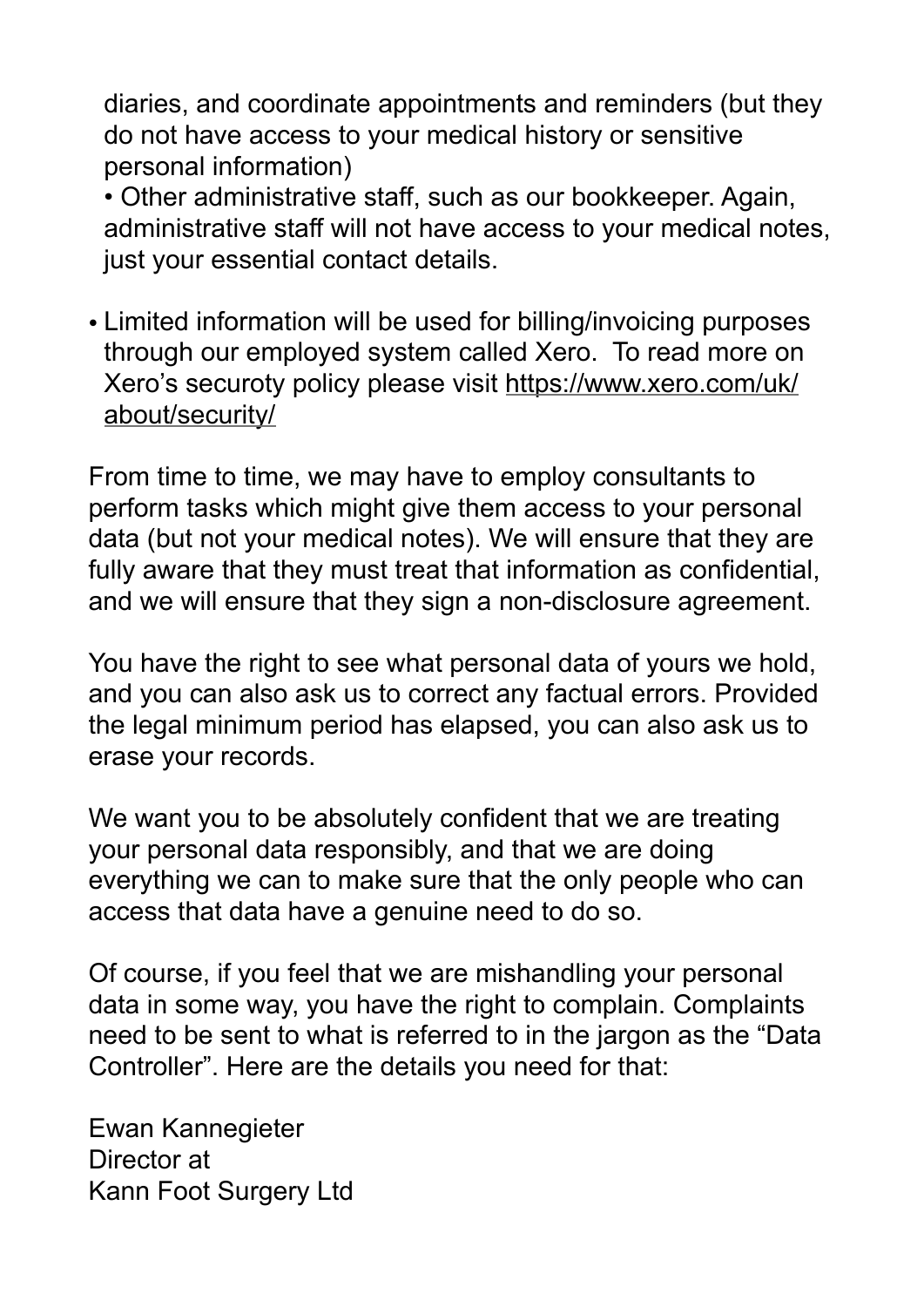#### www.kannfootsurgery.com enquiries@kannfootsurgery.com Harlow Enterprise Hub Gf21, Edinburgh Way, Harlow, England, CM20 2NQ)

If you are not satisfied with our response, then you have the right to raise the matter with the Information Commissioner's Office.

#### **Information we may collect from you when accessing [www.kannfootsurgery.com](http://www.kannfootsurgery.com)**

- If you contact us, we may keep a record of that correspondence. In particular, if you contact us to discuss seeking our advice and/or services, we will keep a record of the advice/service that you require, the circumstances giving rise to your contact, your contact details and a record of your enquiry
- If you download documents from our site(s), details of the documents that have been downloaded
- Details of your visits to our website including, but not limited to, traffic data, location data, weblogs and other communication data and the resources that you access.

## **IP addresses**

We may collect information about your computer, including where available your IP address, operating system and browser type. This is statistical data about our users' browsing actions and patterns, and does not identify any individual and is processed via Google Analytics.

# **Cookies**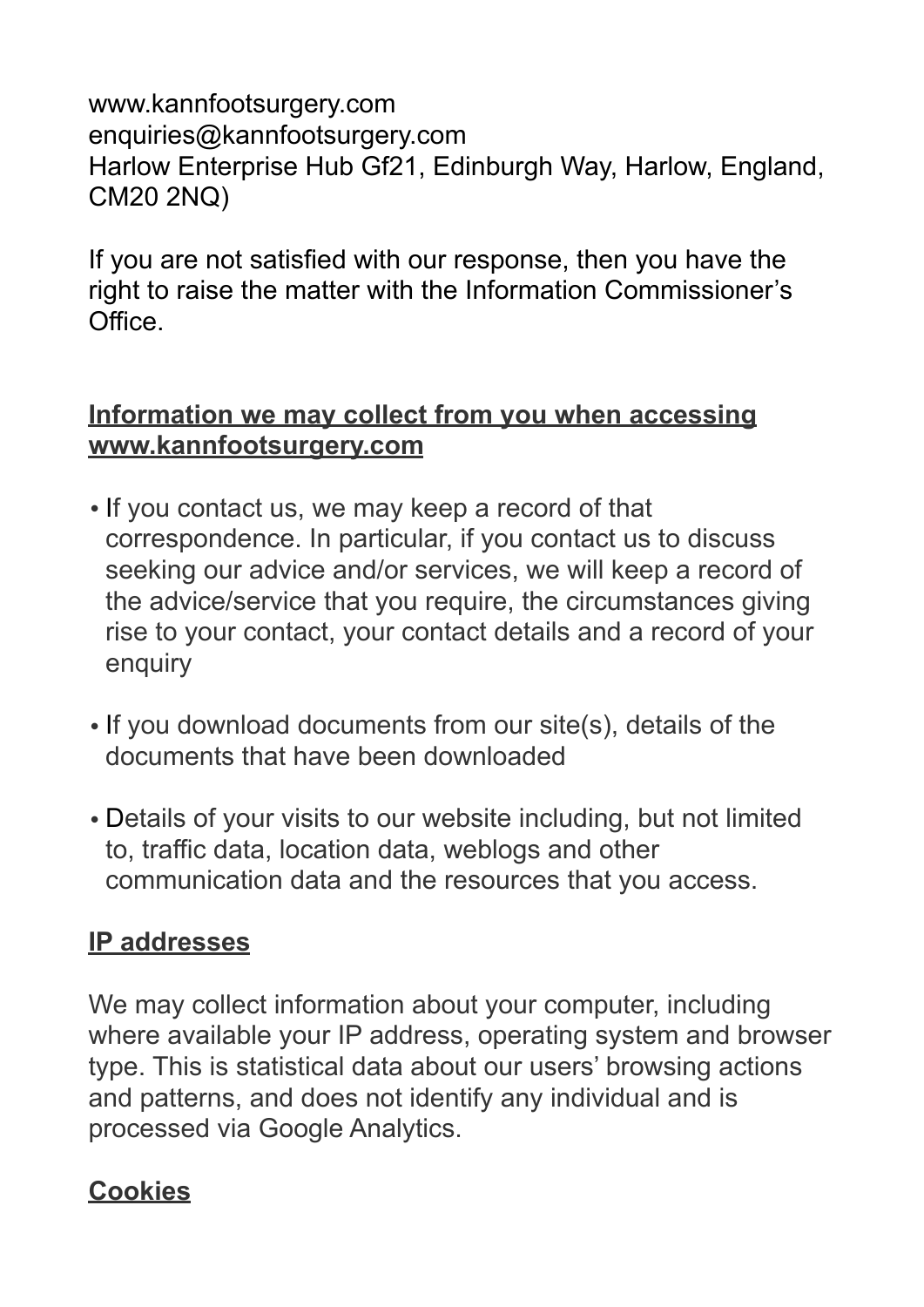Our website uses cookies to distinguish you from other users of our site. This helps us to provide you with a good experience when you browse our website and also allows us to improve our site.

# **How Kann Foot Surgery Limited store your personal data**

The data that Kann Foot Surgery Limited collects from you may be transferred to, and stored at, a destination outside the European Economic Area ("EEA"). By submitting your personal data, you agree to this transfer, storing or processing. Kann Foot Surgery Limited will take all steps reasonably necessary to ensure that your data is treated securely and in accordance with this privacy policy.

Unfortunately, the transmission of information via the internet is not completely secure. Although Kann Foot Surgery Limited will do its best to protect your personal data, it cannot guarantee the security of your data transmitted to our site(s); any transmission is at your own risk. Once Kann Foot Surgery Limited has received your information, it will use strict procedures and security features to try to prevent unauthorised access.

# **Uses made of the information**

Kann Foot Surgery Limited uses information held about you in the following ways:

- to contact you to discuss the advice and/or services that you may require;
- to provide you with relevant information about our activities or services we offer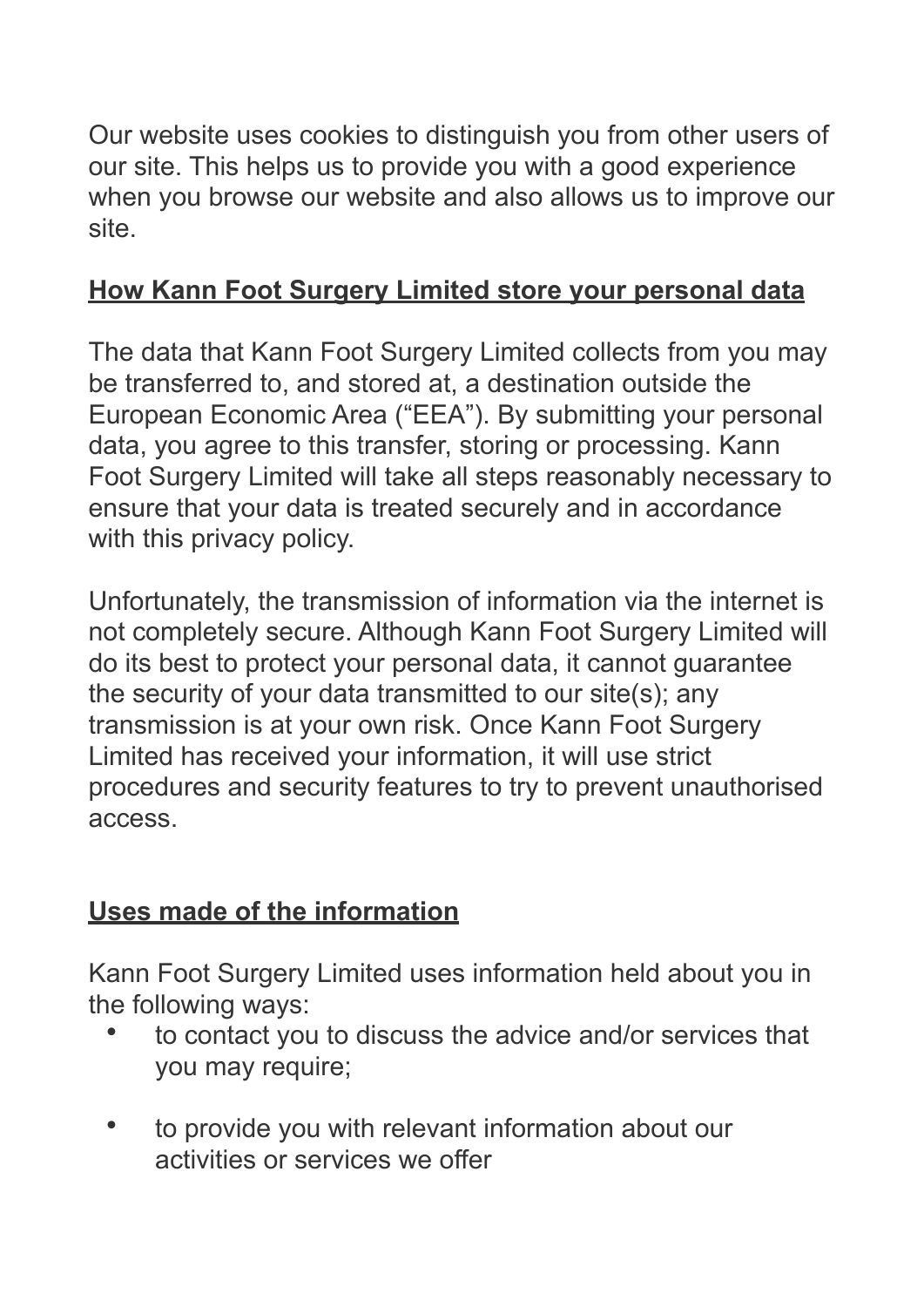- to ensure that content from our site(s) is presented in the most effective manner for you and for your computer; and
- to notify you about changes to our site(s) or the services that we offer

# **Your rights**

- You have the right to ask Kann Foot Surgery Limited not to process your personal data. You can exercise your right to prevent such processing by contacting Kann Foot Surgery Limited.
- Our site(s) may, from time to time, contain links to and from the websites of our partner networks, advertisers and affiliates. If you follow a link to any of these websites, please note that these websites have their own privacy policies and that we do not accept any responsibility or liability for these policies. Please check these policies before you submit any personal data to these websites.

## **Cookie Policy**

Information about our use of cookies

## **Cookies**

A cookie is a small data file that certain web sites write to your hard drive when you visit them. The only personal information a cookie can obtain is information a user supplies him or herself. A cookie cannot read data from your hard disk or read cookie files created by other sites. Cookies, however, enhance our web site performance in several ways, including providing a secure way for us to verify your identity during your visit to our web site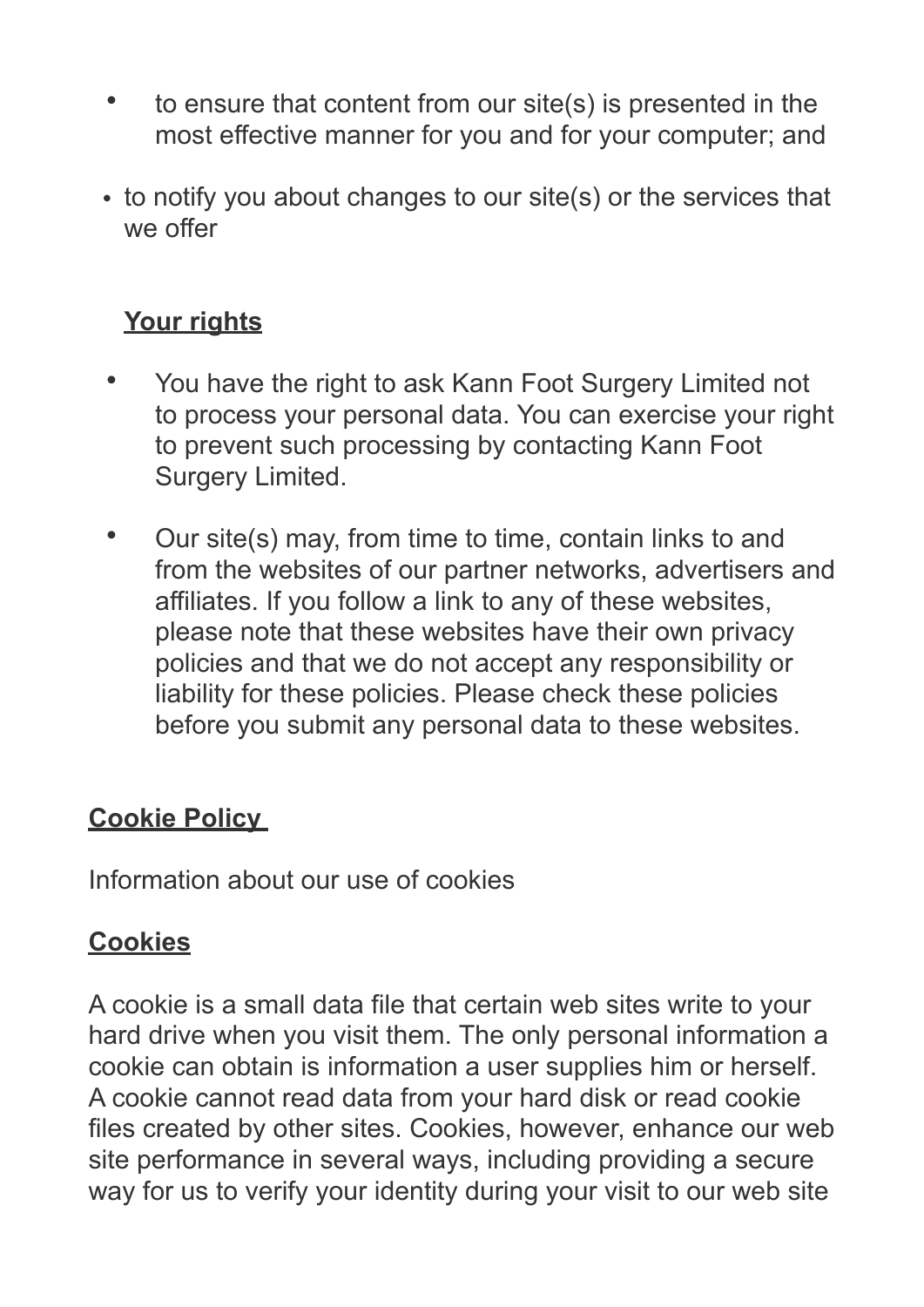and personalising your experience on our site, making it more convenient for you. This web site uses the following cookie types so that we can serve you better.

# **Functionality or strictly necessary cookies**

These cookies allow the website to remember choices you make (such as your user name, language or the region you are in) to provide an enhanced, more personal experience. For instance, remembering a choice such as not to be asked again to fill in a questionnaire or user poll, or fulfilling a request by the user such as submitting a comment. These cookies can also be used to remember changes you have made to text size, fonts and other parts of web pages that you can customise. They may also be used to provide services you have asked for such as watching a video or commenting on a blog. The information these cookies collect may be anonymised and they cannot track your browsing activity on other websites. This site uses:

- PHPSESSID: This cookie is automatically created via PHP when a session is in use on the site.
- ASP.NET SessionId This is a session cookie and allows for the maintenance of the online journey.
- - SecureToken a session cookie used for the secure maintenance of a signed-in customer.

# **Performance Cookies**

These cookies collect anonymous information about how visitors use a website, for instance which pages visitors go to most often, and if they get error messages from web pages.

These cookies don't collect information that identifies a visitor.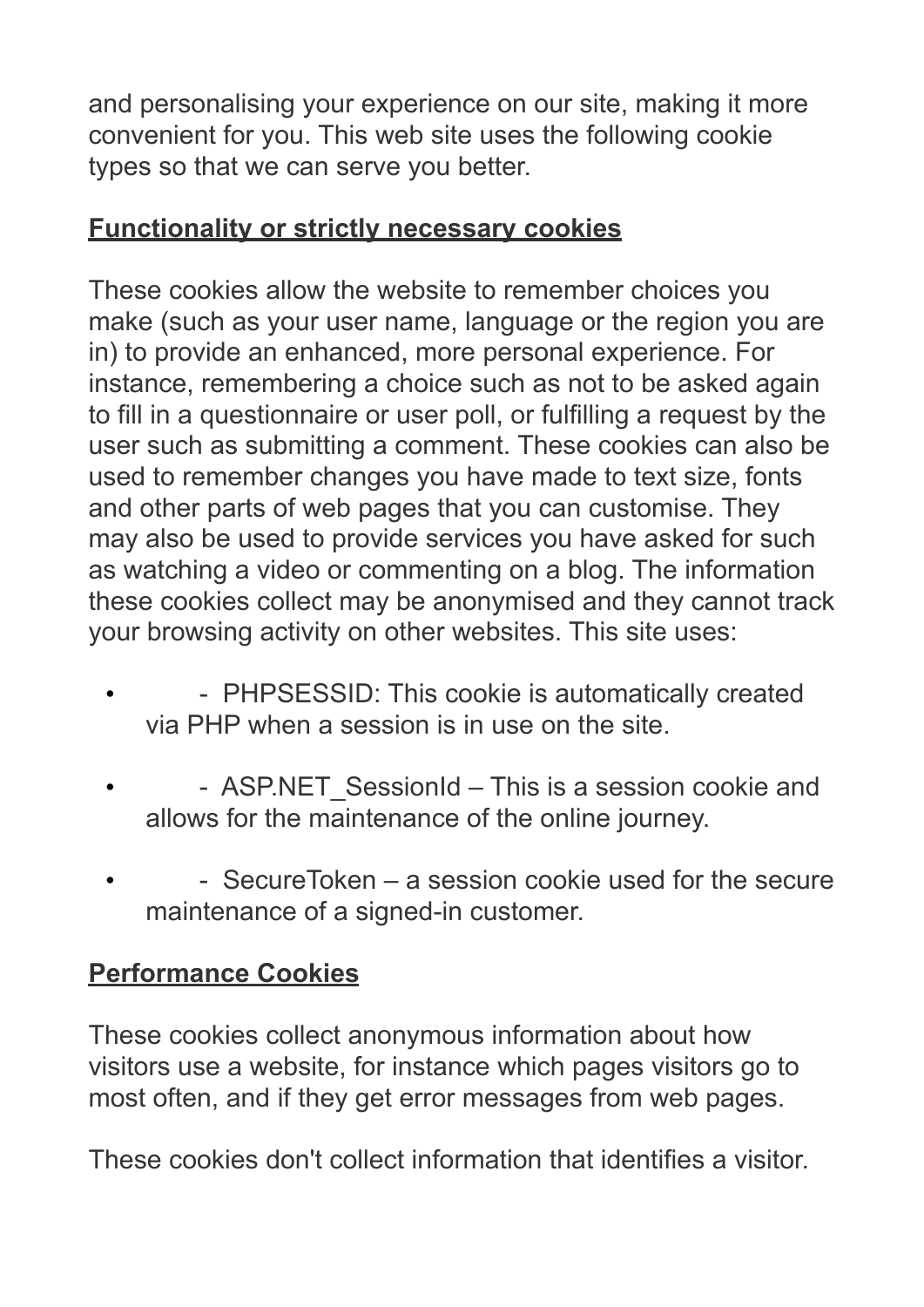All information these cookies collect is aggregated and therefore anonymous. It is only used to improve how a website works. Any data collected is limited to the website operator's use only, for managing the performance and design of the site.

These cookies can be third party cookies but the information must be for the exclusive use of the publisher of the website visited.

#### This site uses:

Google's cookies for analytics and for conversion tracking:

\_\_utma

This cookie is typically written to the browser upon the first visit to our site from that web browser. If the cookie has been deleted by the browser operator, and the browser subsequently visits your site, a new utma cookie is written with a different unique ID. This cookie is used to determine unique visitors to our site and it is updated with each page view. Additionally, this cookie is provided with a unique ID that Google Analytics uses to ensure both the validity and accessibility of the cookie as an extra security measure. This cookie expires 2 years from set/update.

\_\_utmb

This cookie is used to establish and continue a user session on our site. When a user views a page on our site, the Google Analytics code attempts to update this cookie. If it does not find the cookie, a new one is written and a new session is established. Each time a user visits a different page on our site, this cookie is updated to expire in 30 minutes, thus continuing a single session for as long as user activity continues within 30-minute intervals. This cookie expires when a user pauses on a page on our site for longer than 30 minutes.

# **Google Conversion tracking**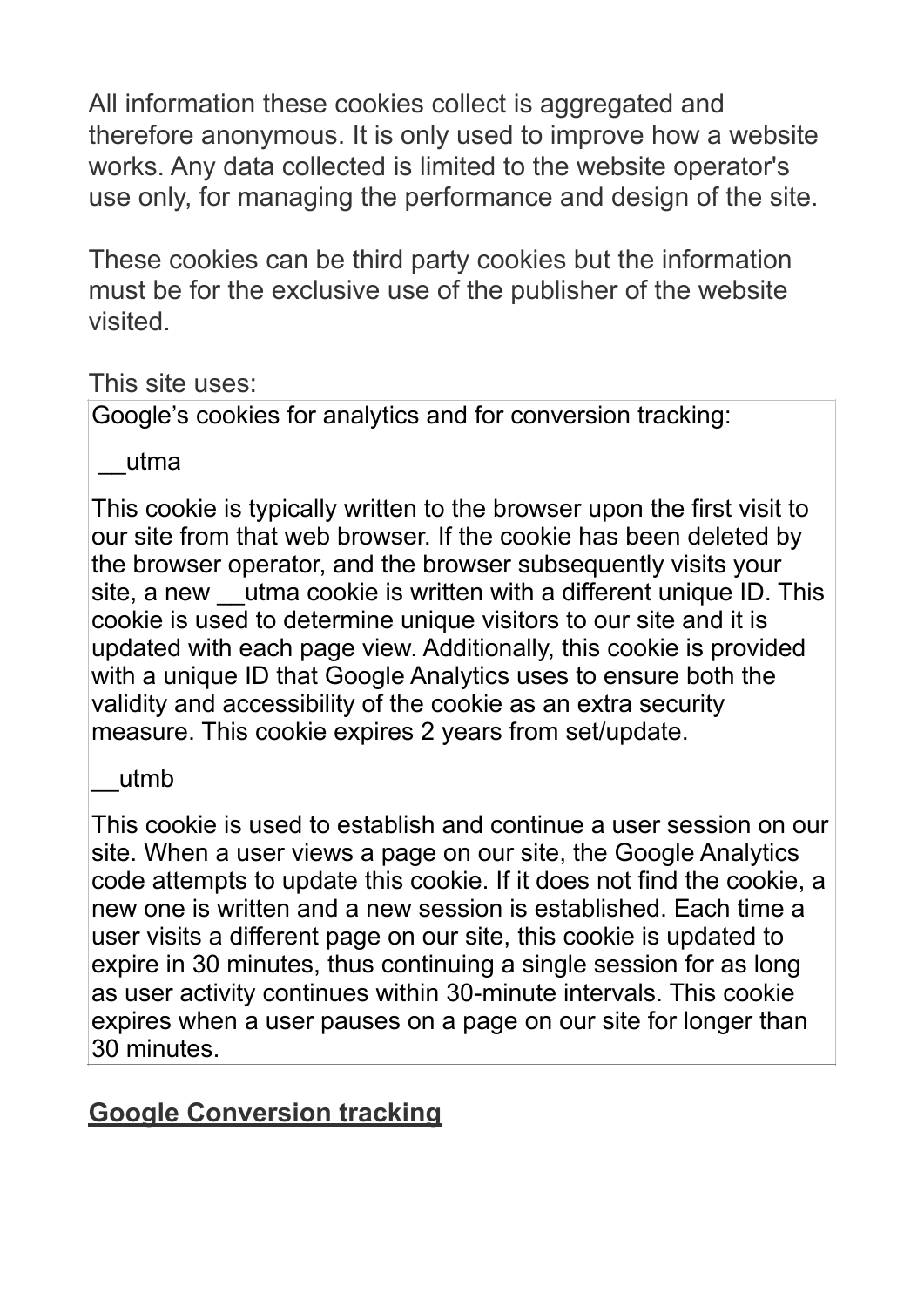The conversion tracking cookie is set on your browser only when you click an ad delivered by Google where the advertiser has opted in to conversion tracking. These cookies expire within 30 days and do not contain information that can identify you personally. If this cookie has not yet expired when you visit certain pages of the advertiser's website, Google and the advertiser will be able to tell that you clicked the ad and proceeded to that page. Each advertiser gets a different cookie, so no cookie can be tracked across advertiser websites. If you want to disable conversion tracking cookies, you can set your browser to block cookies from the googleadservices.com domain.

# **Why do we need to use these cookies?**

We use the information we obtain from cookies for the following:

#### • Website usage and Google analytics

## **Other third-party cookies and Targeting cookies**

i<br>L

A cookie is classed as being first party if it is set by the site being visited. However, a third party cookie is issued by a different server to that of the domain being visited. It could be used to trigger a banner advert based on the visitor's viewing habits or for analytical purposes. For example, when visiting a page with content embedded from YouTube, Google or Facebook. These service providers may set their own cookies on your web browser. Such anonymous cookies may be set by that third party to track the success of their application or to customise their application to you.

## **Blocking and deleting cookies**

Should you wish to do so, you can refuse cookies by disabling them in your web browser's settings. If this is done it is